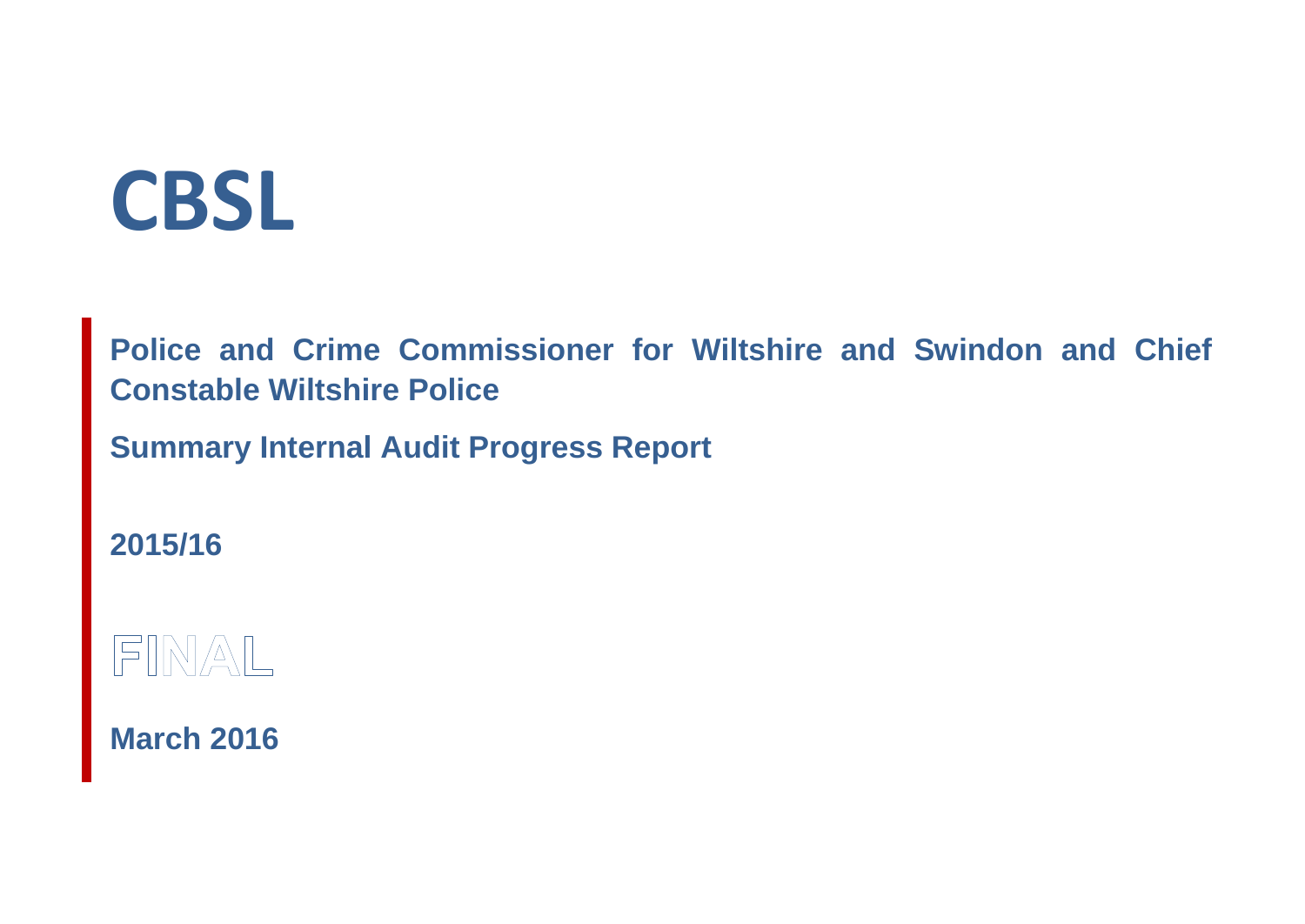## **Summary Internal Audit Controls Assurance Report March 2016**

#### **INTRODUCTION**

1. This Summary Report provides the Independent Audit Committee with an update on the Controls Assurance framework at Wiltshire Police as at 10th March 2015. The Summary Internal Controls Assurance report ('SICA') is based on the internal audit work carried out by CBSL and management representations that have been received during the period.

#### **PROGRESS AGAINST THE 2015/16 ANNUAL PLAN**

2. The Independent Audit Committee agreed the Annual Plan for 2015/16 at the meeting in March 2015. Our progress against the plan to 10<sup>th</sup> March 2016 is set out in Appendix A.

#### **AUDITS CARRIED OUT**

3. The table below sets out details of audits which have been finalised since the previous meeting of the Independent Audit Committee.

|                                       |                   | <b>Number of</b><br><b>Recommendations</b> |                              |                               |          |                |               |                |
|---------------------------------------|-------------------|--------------------------------------------|------------------------------|-------------------------------|----------|----------------|---------------|----------------|
| <b>Review</b>                         | <b>Evaluation</b> | <b>Draft issued</b>                        | <b>Responses</b><br>received | <b>Final</b><br><b>issued</b> | 1        | $\overline{2}$ | 3             | <b>OEM</b>     |
| <b>General Ledger</b>                 | Substantial       | 04/01/2016                                 | 27/01/206                    | 29/01/2016                    | $\Omega$ | $\Omega$       | 1             |                |
| <b>Asset Management</b>               | Reasonable        | 21/12/2015                                 | 28/01/2016                   | 28/01/2016                    | $\Omega$ | 3              | $\Omega$      | $\overline{0}$ |
| <b>Treasury and Banking</b>           | Substantial       | 05/01/2016                                 | 28/01/2016                   | 28/01/2016                    | $\Omega$ | $\Omega$       | 2             |                |
| Payroll                               | Substantial       | 18/12/2015                                 | 20/01/2016                   | 22/01/2016                    | $\Omega$ | $\Omega$       | $\mathcal{P}$ | $\Omega$       |
| <b>Drafts</b>                         |                   |                                            |                              |                               |          |                |               |                |
| <b>Creditors Comparison</b>           |                   | 07/03/2016                                 |                              |                               |          |                |               |                |
| Governance -<br><b>Collaborations</b> |                   | 10/03/2016                                 |                              |                               |          |                |               |                |
| <b>Estates Management</b><br>Strategy |                   | 10/03/2016                                 |                              |                               |          |                |               |                |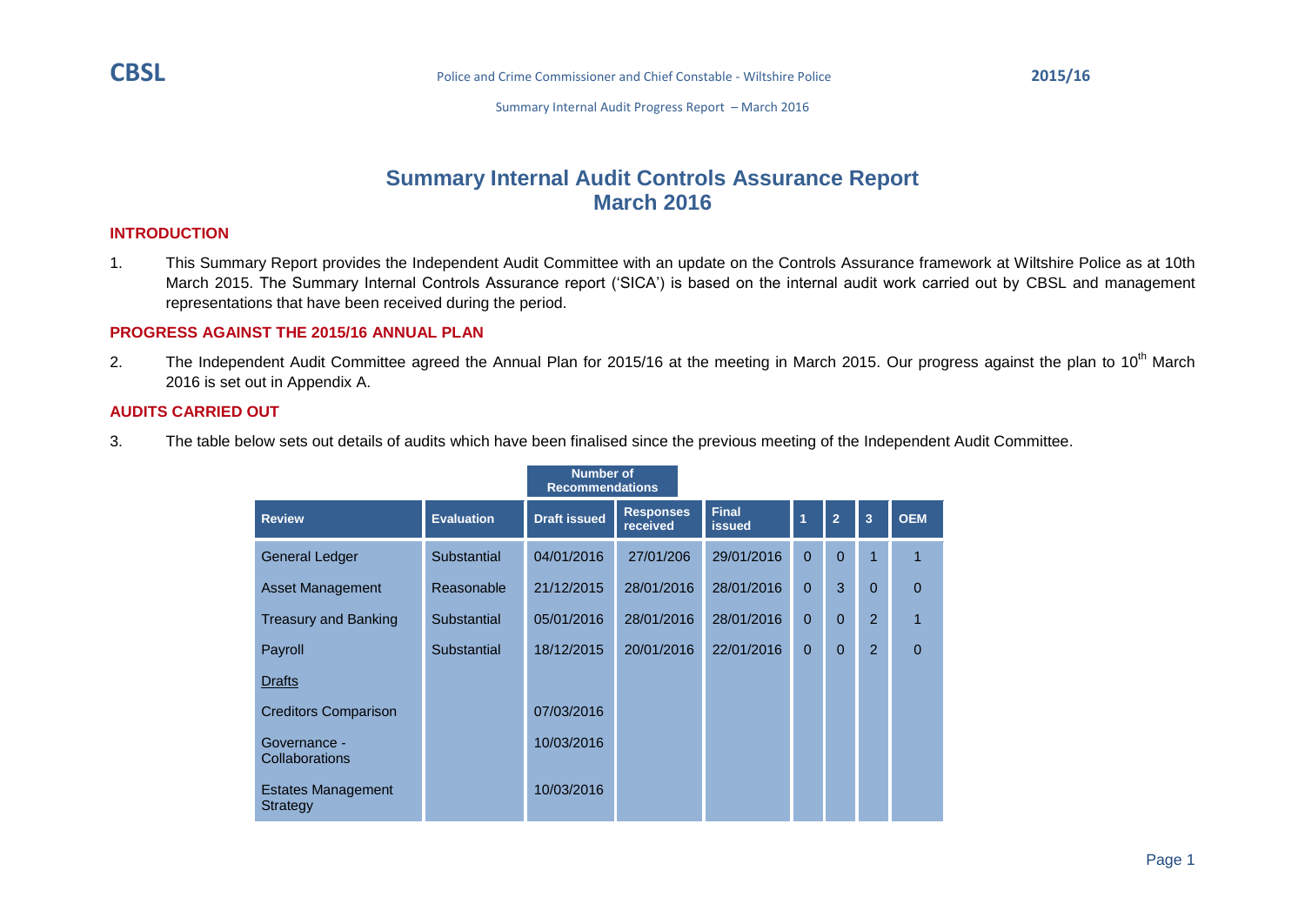

#### **CHANGES TO THE ANNUAL PLAN**

4. At this stage there are no suggested changes to the 2015/16 plan.

#### **LIAISON**

- 5. **Liaison with external audit:** We have provided the External Auditors, with all final reports issued to date during the year.
- 6. **Liaison with the Police Audit Group:** We are continuing to liaise with the Police Audit Group (the body which represents internal audit for police services) to establish best practice for delivering an effective internal audit service.

#### **FRAUDS/IRREGULARITIES**

6. We have not been advised of any frauds or irregularities during the period.

#### **PROGRESS IN ACTIONING PRIORITY 1 and 2 RECOMMENDATIONS**

- 7. One priority 1 recommendation (i.e. fundamental control issue on which action should be taken immediately) was made in the Complaints Management review. The current position with implementation of the recommendation is reported at Appendix B(i).
- 8. At the June 2015 Independent Audit Committee a request was made for a regular follow up report of all priority 2 recommendations. The current position of all agreed priority 2 recommendations made in this year's reports finalised to the previous meeting and the final 2014/15 follow up is included at Appendix B (ii).

#### **RESPONSIBILITY**

9. The responsibility for a sound system of internal controls rests with management and work performed by internal audit should not be relied upon to identify all strengths and weaknesses that may exist. Neither should internal audit work be relied upon to identify all circumstances of fraud or irregularity, should there be any, although the audit procedures have been designed so that any material irregularity has a reasonable probability of discovery. Even sound systems of internal control may not be proof against collusive fraud. Reliance was placed on management to provide internal audit with full access to staff and to accounting records and transactions and to ensure the authenticity of these documents.

---------------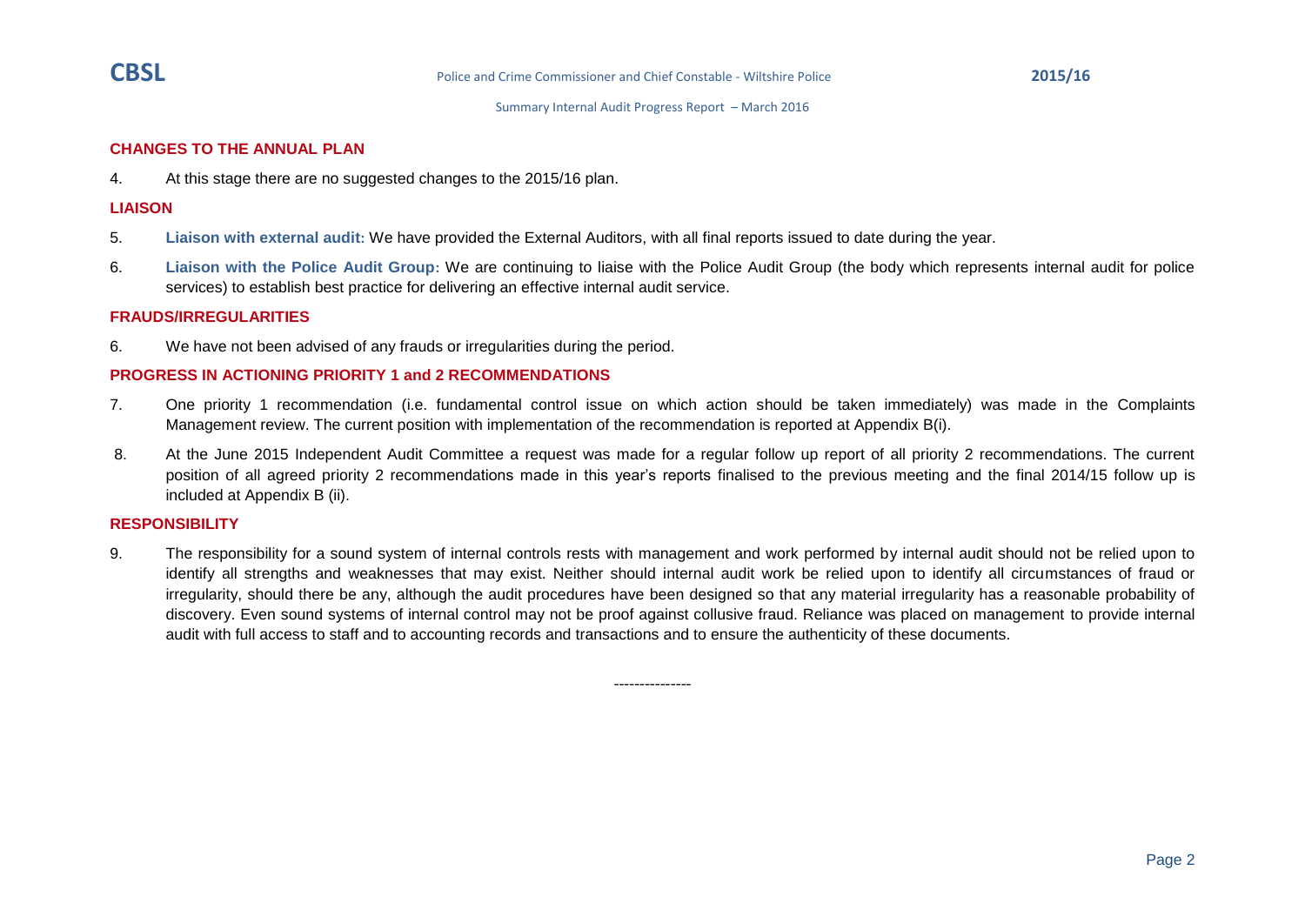**Appendix A**

## **PROGRESS AGAINST THE ANNUAL PLAN FOR 2015/16**

| <b>System</b>                                | <b>Planned</b><br>Qtr | <b>Current Status</b>                                | <b>Revised</b><br>Qtr | <b>Audit Observations</b> |
|----------------------------------------------|-----------------------|------------------------------------------------------|-----------------------|---------------------------|
| <b>Risk Management - Mitigating Controls</b> | $\mathbf 1$           | Final report issued June<br>2015                     | $\overline{1}$        |                           |
| <b>Complaints Management</b>                 | $\mathbf 1$           | Final report issued June<br>2015                     | $\mathbf{1}$          |                           |
| <b>HR Management - Strategy</b>              | $\overline{2}$        | issued<br>Final<br>report<br>September 2015          | $\overline{2}$        |                           |
| Security of seized proceeds of crime         | $\overline{2}$        | Final<br>report<br>issued<br>November 2015           | $\overline{2}$        |                           |
| <b>Creditor Payments</b>                     | 3                     | Draft report date 7th<br>March 2016                  | $\overline{4}$        |                           |
| <b>General Ledger</b>                        | 3                     | Final<br>report<br>29th<br>January 2016              | 3                     |                           |
| Payroll                                      | 3                     | Final<br>report<br>22nd<br>January 2016              | 3                     |                           |
| <b>Treasury and Banking</b>                  | $\sqrt{3}$            | $28^{th}$<br>Final<br>report<br>January 2016         | 3                     |                           |
| <b>Budgetary Control</b>                     | 3                     | $12^{th}$<br><b>Draft</b><br>report<br>January 2016  | 3                     |                           |
| <b>Asset Management</b>                      | 3                     | $28^{th}$<br>Final<br>report<br>January 2016         | 3                     |                           |
| <b>ICT Security - Network Controls</b>       | 3                     | $21^{st}$<br><b>Draft</b><br>report<br>December 2015 | 3                     |                           |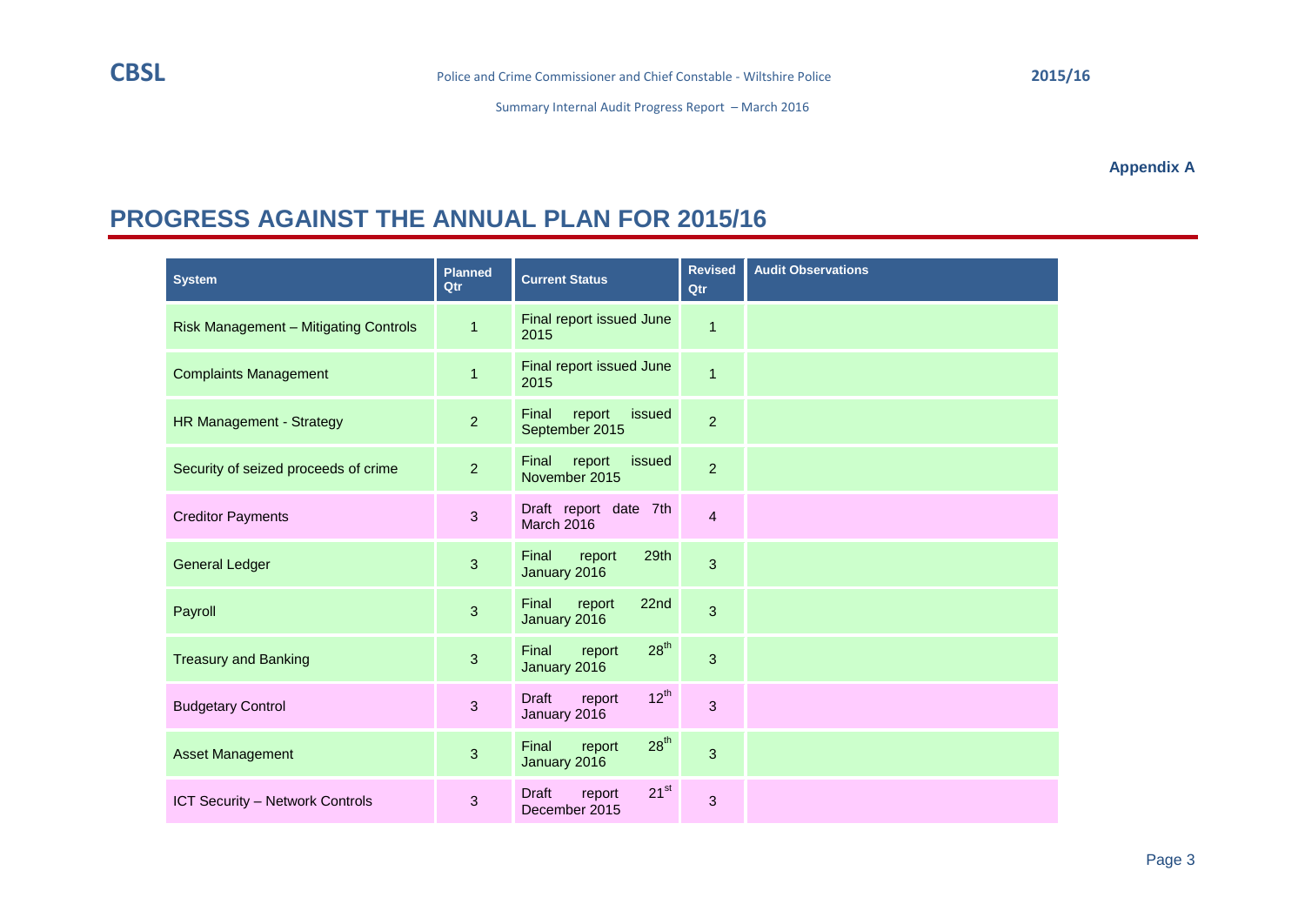| <b>System</b>                | <b>Planned</b><br>Qtr | <b>Current Status</b>                                     | <b>Revised</b><br>Qtr | <b>Audit Observations</b> |
|------------------------------|-----------------------|-----------------------------------------------------------|-----------------------|---------------------------|
| Governance - Collaborations  | $\overline{4}$        | Draft report issued 10 <sup>th</sup><br><b>March 2016</b> | $\overline{4}$        |                           |
| Estate Management - Strategy | $\overline{4}$        | Draft report issued 10 <sup>th</sup><br>March 2016        | 4                     |                           |
| <b>Follow Up</b>             | 2 & 4                 | Quarter 2 issued,<br>Quarter 4 in progress.               | 284                   |                           |
| Annual Plan and Report       | 1 & 4                 | Plan issued.                                              | 1 & 4                 |                           |

### **KEY:**

| $=$ | To be commenced     |
|-----|---------------------|
| $=$ | Site work commenced |
|     | Draft report issued |

 $=$  Final report issued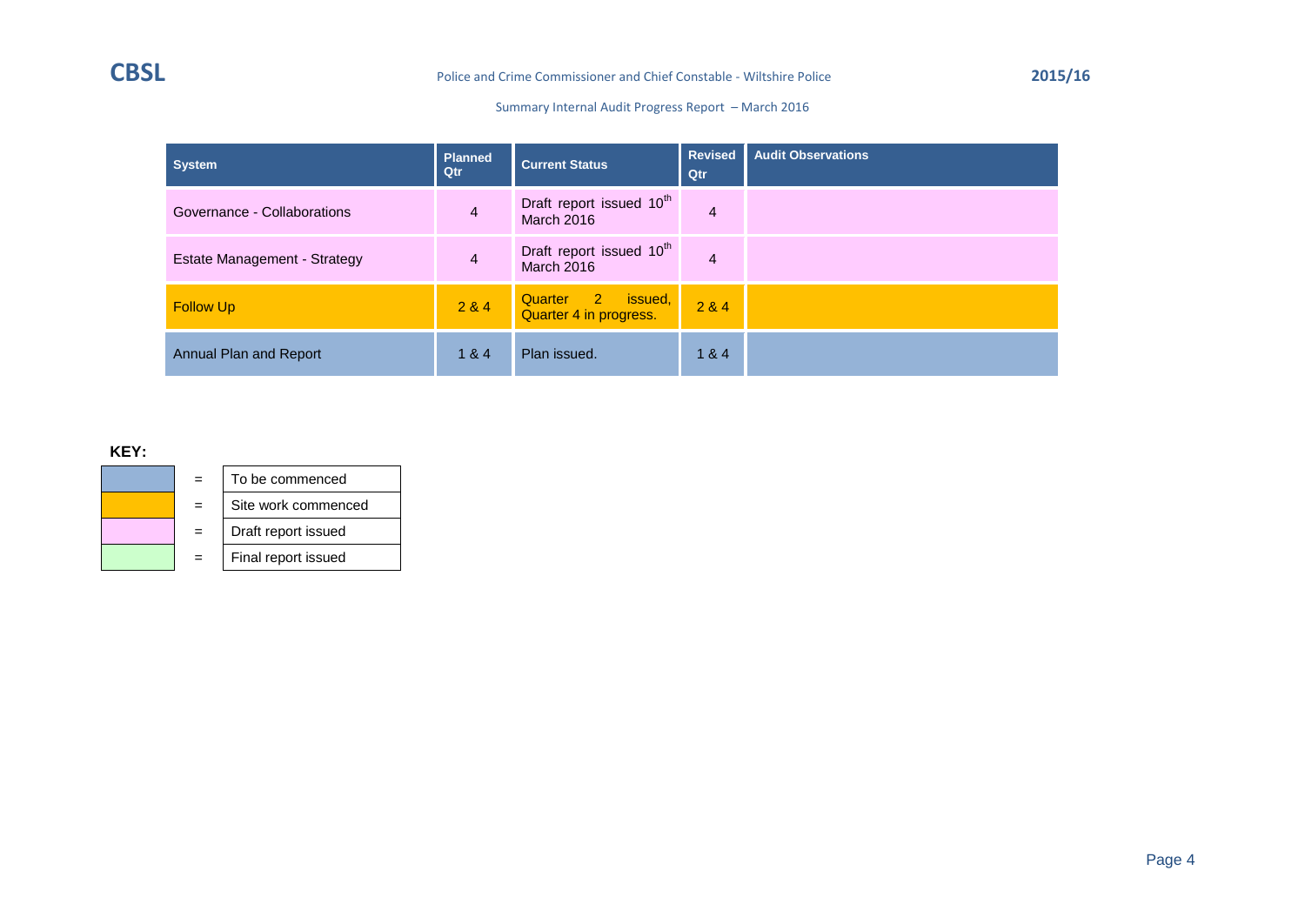**Appendix B (i)**

## **PROGRESSING OF IMPLEMENTATION OF PRIORITY 1 RECOMMENDATIONS**

| <b>Recommendation</b>                                                                                               | <b>Original management comment</b>                                                                                                                                                                                                                                                                                                                                                                                                                                                                                  | Last reported planned completion<br>date | <b>Previous reported position</b><br>as at 9 <sup>th</sup> December 2015                                                                                                                                                                                                                                                                                                                | <b>Current position as at</b><br>$10^{th}$ March 2016                                                                                                                                                                                                                                                                                                                                                                                                                                                                                                                                                                                                                                                                                                                                                                                                                                                                                 |
|---------------------------------------------------------------------------------------------------------------------|---------------------------------------------------------------------------------------------------------------------------------------------------------------------------------------------------------------------------------------------------------------------------------------------------------------------------------------------------------------------------------------------------------------------------------------------------------------------------------------------------------------------|------------------------------------------|-----------------------------------------------------------------------------------------------------------------------------------------------------------------------------------------------------------------------------------------------------------------------------------------------------------------------------------------------------------------------------------------|---------------------------------------------------------------------------------------------------------------------------------------------------------------------------------------------------------------------------------------------------------------------------------------------------------------------------------------------------------------------------------------------------------------------------------------------------------------------------------------------------------------------------------------------------------------------------------------------------------------------------------------------------------------------------------------------------------------------------------------------------------------------------------------------------------------------------------------------------------------------------------------------------------------------------------------|
| <b>Review: Complaints Management</b>                                                                                |                                                                                                                                                                                                                                                                                                                                                                                                                                                                                                                     | <b>Issued: July 2015</b>                 |                                                                                                                                                                                                                                                                                                                                                                                         |                                                                                                                                                                                                                                                                                                                                                                                                                                                                                                                                                                                                                                                                                                                                                                                                                                                                                                                                       |
| communicated<br>and<br>divisions<br>to<br>ensure<br>management<br>and<br>complaints throughout the<br>Organisation. | A common complaints policy   It has been agreed to hold complaints   To be completed by October 2015<br>procedure be developed <i>under</i> Professional Standards rather<br>to than secretariat. It is planned to set up<br>a a link on the intranet which will hold<br>consistent process for receipt FAQs and inform staff of the process to<br>of be followed.<br>Knowledge of this to be cascaded to<br>staff via Force e-briefs and within<br>'what's new this week' ticker tape on<br>Firstpoint front page. | Responsible Officer: Head of PSD         | Training has been provided to There is no a force common<br>All<br>complaints<br>staff.<br>are<br>consistently dealt with by PSD.<br>The development of FAQ's on the<br>Intranet is still work in progress<br>and will be finalised in line with<br>other priorities. The delivery of the<br>Intranet FAQ's to be developed<br>over the next 6 months.<br>Revised target date June 2016 | complaints policy as we operate<br>accordance<br>with<br>the<br>in.<br>"Statutory Guidance to the<br>Police Service on the Handling<br>of Complaints",<br>which is<br>published by the IPCC, the<br>latest version of which is dated<br>May 2015. This is in line with all<br>other forces. The Statutory<br>Guidance<br>stipulates<br>how<br>complaints<br>received<br>are<br>and managed by<br>processed<br>forces. To have a bespoke<br>policy would mean repeating<br>what is already contained within<br>the Guidance.<br>Training of supervisors and<br>and<br>managers<br>has been<br>continues to be delivered by<br><b>PSD</b><br>in relation<br>to<br>the<br>Immediate and Local Resolution<br>of complaints.<br>FAQ's have been formulated<br>and are in the process of being<br>placed on our Intranet, which is<br>also being refreshed in its<br>entirety.<br>Implementation in accordance<br>with revised target date. |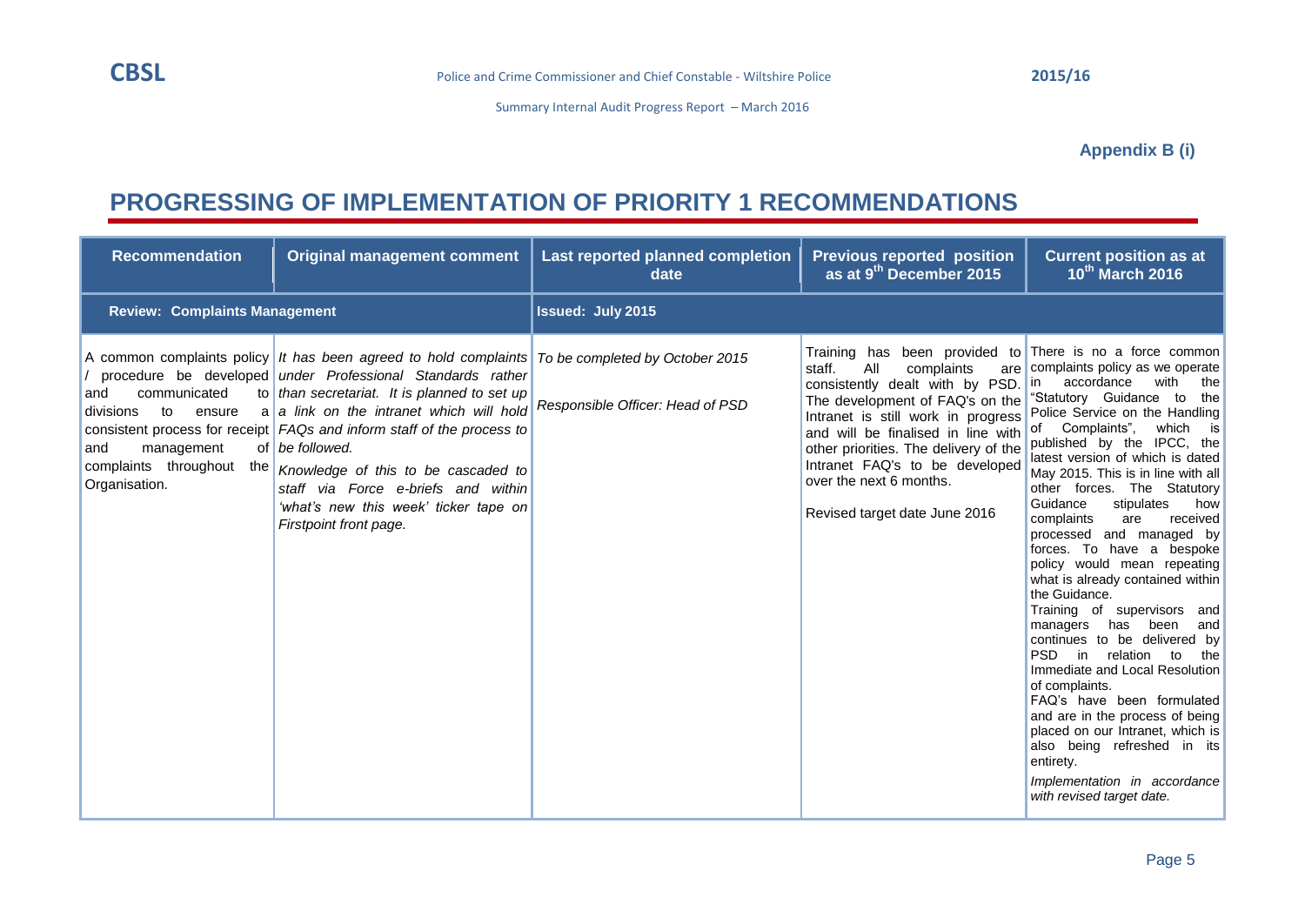**Appendix B (ii)**

## **PROGRESSING OF IMPLEMENTATION OF PRIORITY 2 RECOMMENDATIONS**

| <b>Recommendation</b>                                                                                                                                                                                                                                                      | <b>Position when last reported:</b>                                                                                                                | <b>Last reported planned</b><br>completion date | <b>Previous reported position</b><br>as at 9 <sup>th</sup> December 2015 | <b>Current position as at</b><br>$10^{th}$ March 2016                                                                                                                                                                                                                                                                                                                                                                                         |
|----------------------------------------------------------------------------------------------------------------------------------------------------------------------------------------------------------------------------------------------------------------------------|----------------------------------------------------------------------------------------------------------------------------------------------------|-------------------------------------------------|--------------------------------------------------------------------------|-----------------------------------------------------------------------------------------------------------------------------------------------------------------------------------------------------------------------------------------------------------------------------------------------------------------------------------------------------------------------------------------------------------------------------------------------|
| Review: ICT Data Assurance (2014/15)                                                                                                                                                                                                                                       |                                                                                                                                                    | <b>Issued: March 2015</b>                       |                                                                          |                                                                                                                                                                                                                                                                                                                                                                                                                                               |
| Data<br>Protection<br>staff who may have access to seek to resolve.<br>data<br>when<br>sensitive<br>undertaking their roles rather<br>the<br>than<br>current<br>where only<br>arrangements<br>Police staff are required to<br>data<br>undertake<br>protection<br>training. | training Force are considering the need for staff $30th$ September 2015<br>needs to be undertaken by all training on data use and if required will | <b>Protective Security Manager</b>              | No update available                                                      | A Plan is in place for an on-<br>line training package with a<br>powerpoint<br>presentation<br>specific to Wiltshire Police.<br>A 2-year refresher is also<br>being planned. For all new<br>Police Officers and PCSOs<br>training is given as part of<br>Induction<br>the<br>process,<br>has<br>although<br>it<br>been<br>recognised that more<br>work<br>needs to been done for<br>Police Staff.<br>Revised target date of<br>September 2016 |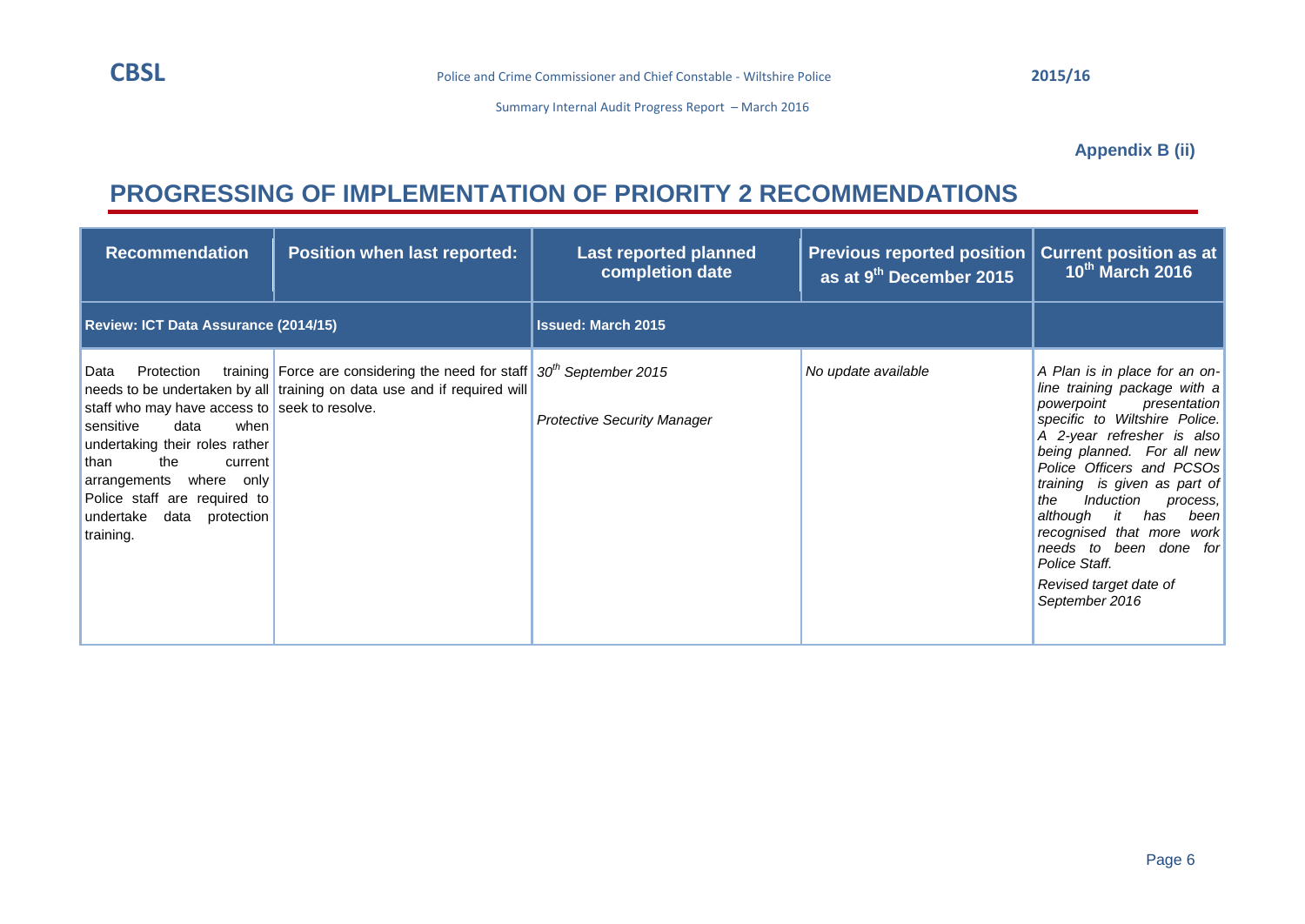| <b>Recommendation</b>                                                                                                                                                                                                          | <b>Position when last reported:</b>                                                                                                                                                                                                                                                                                                                                                                                                                                             | <b>Last reported planned</b><br>completion date | <b>Previous reported position</b><br>as at 9 <sup>th</sup> December 2015                                                                                                                                               | <b>Current position as at</b><br>10th March 2016                                                                                                                                                                                                                                                                                                  |
|--------------------------------------------------------------------------------------------------------------------------------------------------------------------------------------------------------------------------------|---------------------------------------------------------------------------------------------------------------------------------------------------------------------------------------------------------------------------------------------------------------------------------------------------------------------------------------------------------------------------------------------------------------------------------------------------------------------------------|-------------------------------------------------|------------------------------------------------------------------------------------------------------------------------------------------------------------------------------------------------------------------------|---------------------------------------------------------------------------------------------------------------------------------------------------------------------------------------------------------------------------------------------------------------------------------------------------------------------------------------------------|
| <b>Review: Commissioning Services (2014/15)</b>                                                                                                                                                                                |                                                                                                                                                                                                                                                                                                                                                                                                                                                                                 | <b>Issued: June 2015</b>                        |                                                                                                                                                                                                                        |                                                                                                                                                                                                                                                                                                                                                   |
| Copies<br>of<br>Funding Agreement.                                                                                                                                                                                             | quarterly Noted but the point was made to the<br>performance returns be held internal auditor that performance<br>as evidence that all funders reporting is considered at meetings with<br>are fully complying with the the local authorities (e.g. the CSP and<br>reporting requirements stated YOT Boards). A performance report for<br>in Paragraph 4 of the those organisations that entered into<br>funding agreements will be prepared<br>and posted on the OPCC website. | $31st$ July 2015<br><b>Principal Solicitor</b>  | implementation<br><b>This</b><br>of<br>this<br>recommendation<br>is<br>ongoing.<br>Reports are obtained at meetings<br>that the Force attends but this<br>needs to be formalised to ensure<br>they are being retained. | This has been confirmed as<br>implemented.                                                                                                                                                                                                                                                                                                        |
| An annual value for money<br>assessment be undertaken<br>all<br><b>on</b><br>activities/projects/schemes<br>through<br>funded<br>the<br>Commissioning<br>Fund<br>to<br>that all funding<br>ensure<br>achieves value for money. |                                                                                                                                                                                                                                                                                                                                                                                                                                                                                 | $31st$ July 2015<br><b>Principal Solicitor</b>  | A meeting has been scheduled for Partially Implemented<br>18th December 2015 where a<br>report on grants made in 2014/15 is Some<br>to be presented.                                                                   | activities<br>funded<br>through commissioning' fund<br>not<br>exactly<br>are<br>commissioning fund although<br>money has been<br>given<br>(examples provided).<br>For<br>difficult to<br>these it<br>is<br>The<br>demonstrate<br>vfm.<br>Principal Solicitor is having<br>difficulty demonstrating vfm<br>for some of the<br>funding<br>provided. |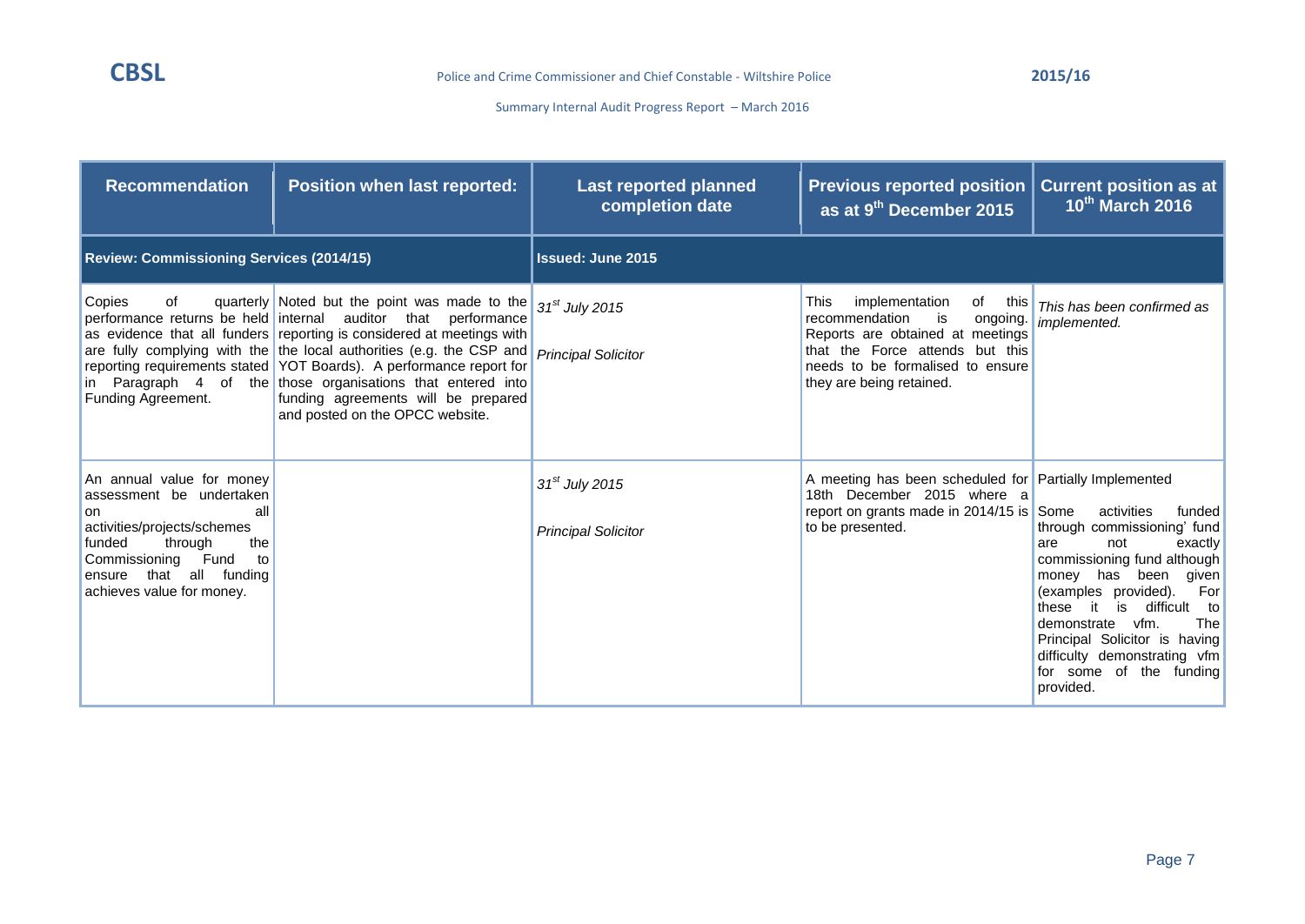| <b>Recommendation</b>                                                                                                     | <b>Position when last reported:</b>                                                                                                                                                                                                                                                                                                                                              | <b>Last reported planned</b><br>completion date                                                                                        | <b>Previous reported position</b><br>as at 9 <sup>th</sup> December 2015 | <b>Current position as at</b><br>10 <sup>th</sup> March 2016                                                                                                                                                                                                                                                                                                                                                               |
|---------------------------------------------------------------------------------------------------------------------------|----------------------------------------------------------------------------------------------------------------------------------------------------------------------------------------------------------------------------------------------------------------------------------------------------------------------------------------------------------------------------------|----------------------------------------------------------------------------------------------------------------------------------------|--------------------------------------------------------------------------|----------------------------------------------------------------------------------------------------------------------------------------------------------------------------------------------------------------------------------------------------------------------------------------------------------------------------------------------------------------------------------------------------------------------------|
| Review: Strategic Alliance Payments (2014/15)                                                                             |                                                                                                                                                                                                                                                                                                                                                                                  | <b>Issued: June 2015</b>                                                                                                               |                                                                          |                                                                                                                                                                                                                                                                                                                                                                                                                            |
| Regular<br>meetings<br>quarterly)<br>between<br>be established to<br>preparation and content of<br>the quarterly invoice. | $(e.g.$ Due to the volume of services provided<br>the by Wiltshire Council it can be difficult to<br>Finance officers of Wiltshire agreement payments. Checking has<br>Police and Wiltshire Council <i>identified errors.</i> It is agreed that at a<br>discuss tactical level the invoiced items should<br>financial matters, including be agreed before the invoice is raised. | Accepted from current date (June 2015)<br>Head of programme Office (Wiltshire<br>Council)/ Chief Finance Officer (Wiltshire<br>Police) | No update provided.                                                      | The implementation of this<br>recommendation is currently<br>ongoing. There have been a<br>number of meetings with the<br>Council but there have been<br>difficulties experienced with<br>the increases in charges that<br>are outside of the<br>agreement.<br>At operational level invoicing<br>will be more frequent but at a<br>more senior level there<br>needs more discussion of the<br>current and future agreement |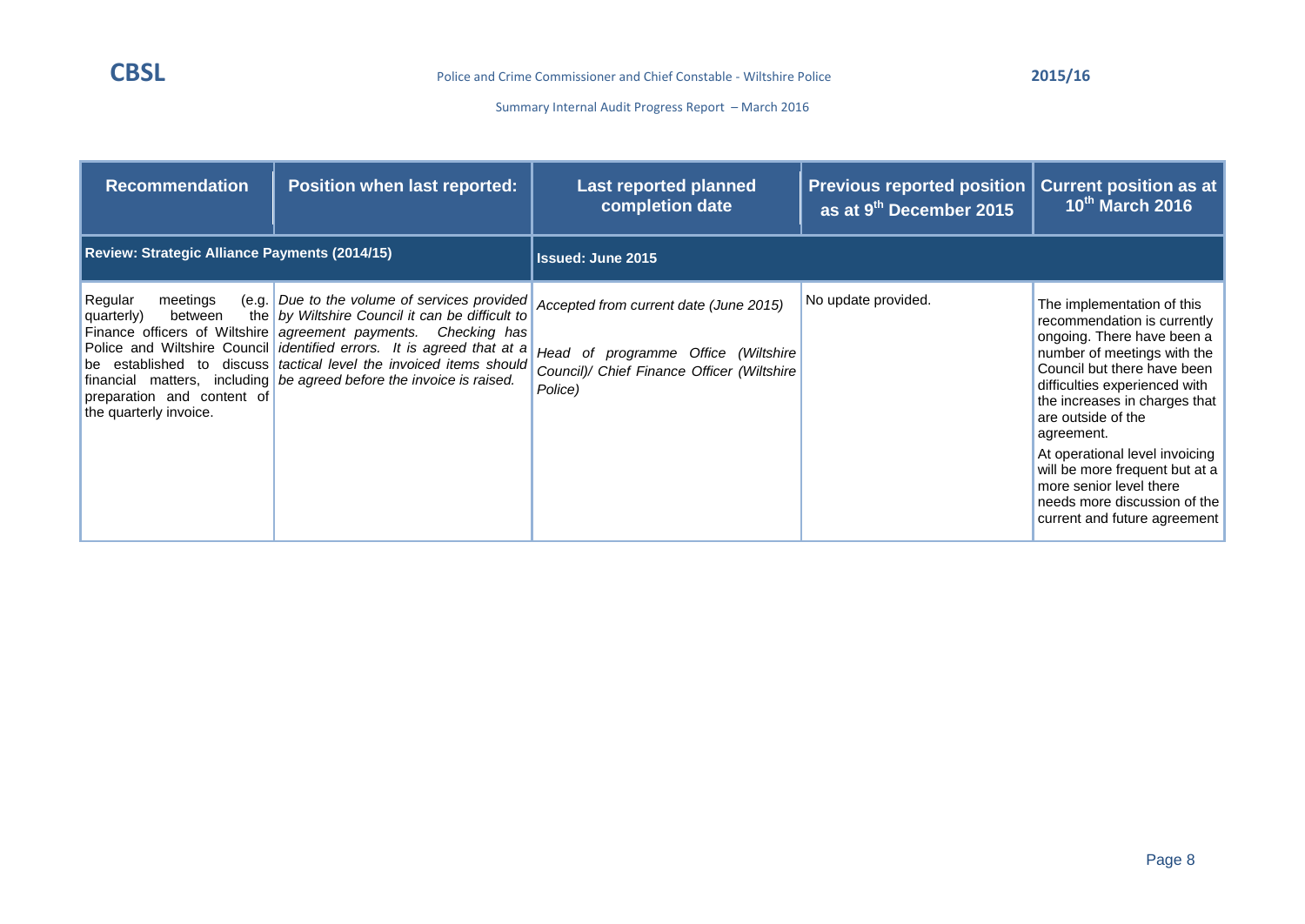| <b>Recommendation</b>                                                                                                                                                                                                                          | <b>Position when last reported:</b>                                                                                                                                                                                                                                                                                                                                                                                                                                                                                                                                                                                                                                                                    | <b>Last reported planned</b><br>completion date                                       | <b>Previous reported position</b><br>as at 9 <sup>th</sup> December 2015 | <b>Current position as at</b><br>$10^{th}$ March 2016                             |
|------------------------------------------------------------------------------------------------------------------------------------------------------------------------------------------------------------------------------------------------|--------------------------------------------------------------------------------------------------------------------------------------------------------------------------------------------------------------------------------------------------------------------------------------------------------------------------------------------------------------------------------------------------------------------------------------------------------------------------------------------------------------------------------------------------------------------------------------------------------------------------------------------------------------------------------------------------------|---------------------------------------------------------------------------------------|--------------------------------------------------------------------------|-----------------------------------------------------------------------------------|
| Review: Risk Management (2015/16)                                                                                                                                                                                                              |                                                                                                                                                                                                                                                                                                                                                                                                                                                                                                                                                                                                                                                                                                        | <b>Issued: June 2015</b>                                                              |                                                                          |                                                                                   |
| The Corporate Risk Register<br>be improved by recording any<br>further actions as SMART,<br>including a planned timescale<br>for completion, in accordance<br>with the recommendations<br>made by the Audit Committee<br>on 18 September 2014. | June 2015<br>The previous recommendation from the<br>audit in<br>September 2014<br>was<br>considered<br>and<br>intentionally<br>not<br>implemented as it was felt that arbitrary<br>dates may lead to perceived completion<br>of mitigation to avoid running over the<br>timescale and the risk not mitigated.<br>Following conversations with the audit<br>team from TIAA, including discussing<br>how the dates are not intended to be<br>used so robustly and that this gives a<br>clearer indication of timelines and<br>expectations.<br>The recommendation has therefore<br>been taken on board and all corporate<br>risks will receive a review within the<br>mitigation to make it more SMART. | 31 <sup>st</sup> July 2015<br>Responsible Officer: T/Head of Business<br>Improvement) | No update provided.                                                      | Verified to<br>Corporate<br>the<br>Risk Register and confirmed<br>as implemented. |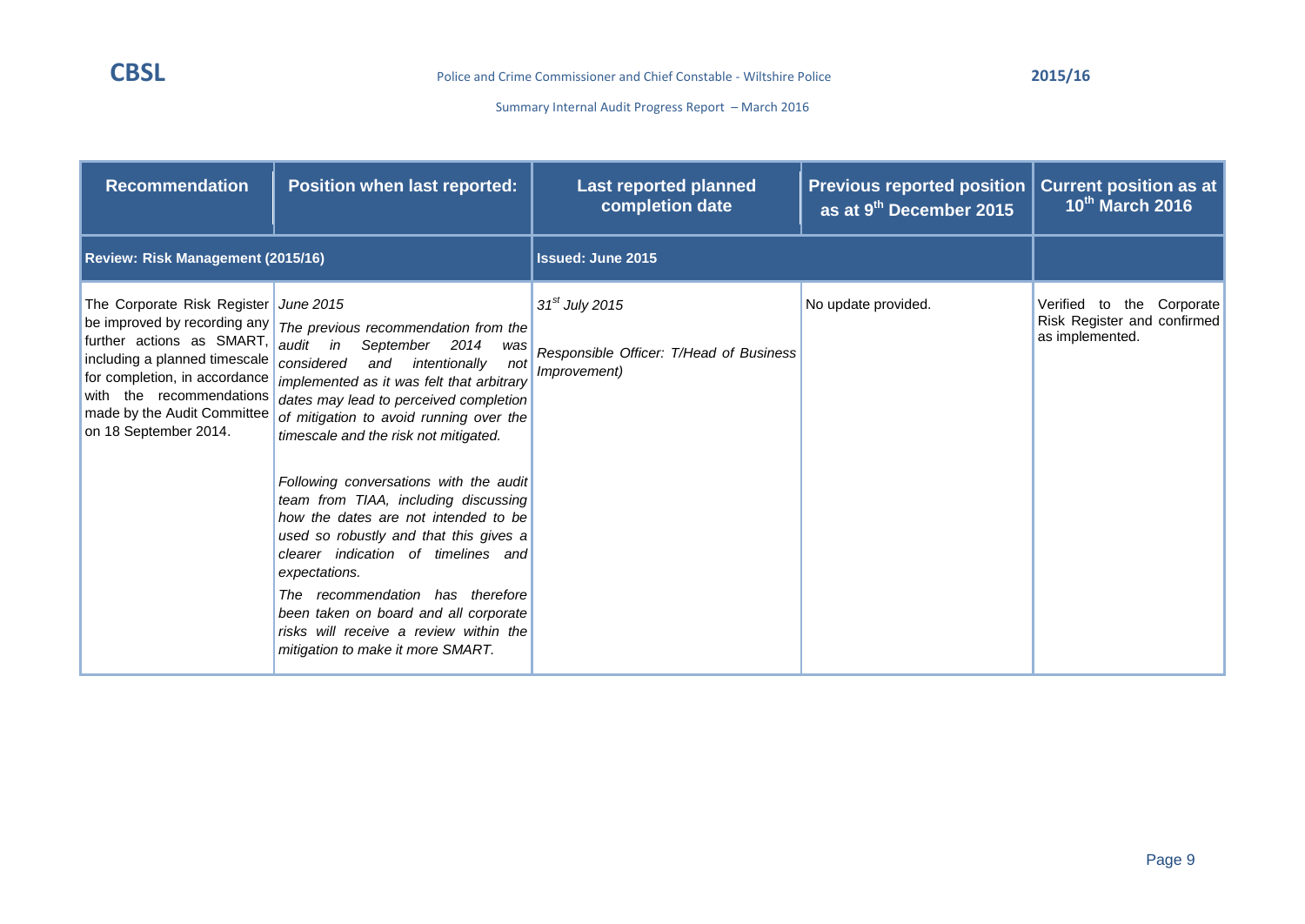| <b>Recommendation</b>                                                                                                                       | <b>Position when last reported:</b>                                                                                                                                                                                                         | <b>Last reported planned</b><br>completion date                                                                                                                                                                           | <b>Previous reported position</b><br>as at 9 <sup>th</sup> December 2015                                                                                                                                                                                            | <b>Current position as at</b><br>10th March 2016                                         |
|---------------------------------------------------------------------------------------------------------------------------------------------|---------------------------------------------------------------------------------------------------------------------------------------------------------------------------------------------------------------------------------------------|---------------------------------------------------------------------------------------------------------------------------------------------------------------------------------------------------------------------------|---------------------------------------------------------------------------------------------------------------------------------------------------------------------------------------------------------------------------------------------------------------------|------------------------------------------------------------------------------------------|
| Review: Complaints (2015/16)                                                                                                                |                                                                                                                                                                                                                                             | <b>Issued: July 2015</b>                                                                                                                                                                                                  |                                                                                                                                                                                                                                                                     |                                                                                          |
| <b>The</b><br>with<br>issues<br>functionality and performance<br>Firstpoint<br>systems<br>be<br>remedied at<br>the earliest<br>opportunity. | the $July 2015$ :<br>The<br>Sharepoint/Firstpoint<br>is<br><i>implemented</i> in June<br>2015.<br>Once<br>compliance is completed early autumn,<br>improvements to the system will be<br>implemented to ensure it meets the<br>requirement. | October 2015<br>requirement to do this is Responsible officer: Secretariat & Admin November<br>understood and a new version of Team Leader in conjunction with IST Matters raised over the period that<br>being Services. | The<br>functionality<br>issues<br>resolved<br>FirstPoint<br>were<br>systems functionality failed will be<br>followed through but is anticipated<br>to take a couple of months to work<br>through in line with other priorities.<br>Revised target date - March 2016 | within   A further revised target date<br>in of July 2016 has now been<br>2015. provided |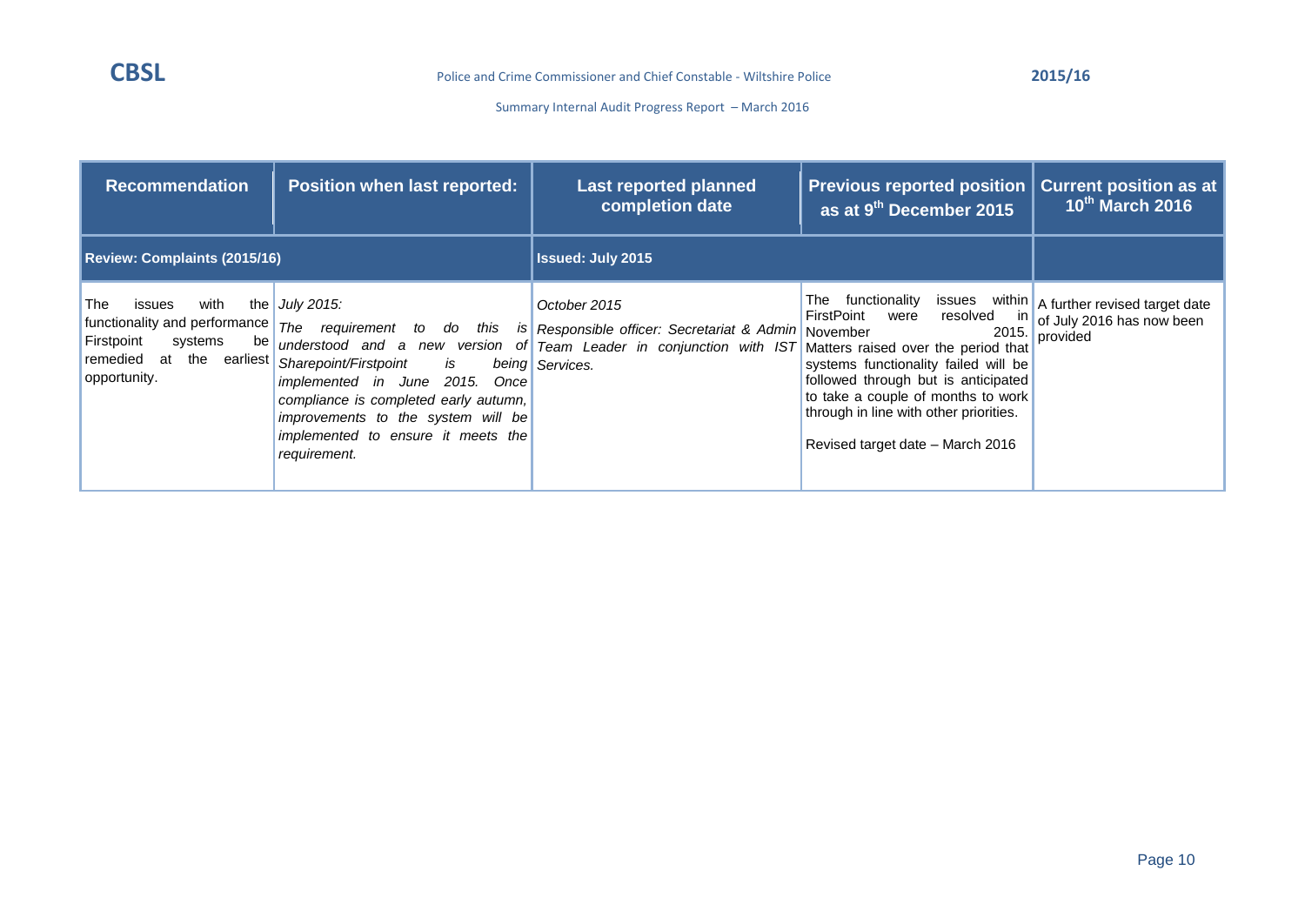| <b>Recommendation</b>                                                                                                                                    | <b>Position when last reported:</b>                                                                        | <b>Last reported planned</b><br>completion date                                                                          | <b>Previous reported position</b><br>as at 9 <sup>th</sup> December 2015                                                                                                                                                                                                                                                                                                                                                                                                                                                                                                                                                                                                                                                         | <b>Current position as at</b><br>10 <sup>th</sup> March 2016 |
|----------------------------------------------------------------------------------------------------------------------------------------------------------|------------------------------------------------------------------------------------------------------------|--------------------------------------------------------------------------------------------------------------------------|----------------------------------------------------------------------------------------------------------------------------------------------------------------------------------------------------------------------------------------------------------------------------------------------------------------------------------------------------------------------------------------------------------------------------------------------------------------------------------------------------------------------------------------------------------------------------------------------------------------------------------------------------------------------------------------------------------------------------------|--------------------------------------------------------------|
| Review: HR Management (2015/16)                                                                                                                          |                                                                                                            | <b>Issued: September 2015</b>                                                                                            |                                                                                                                                                                                                                                                                                                                                                                                                                                                                                                                                                                                                                                                                                                                                  |                                                              |
| The Force is to resolve the September 2015:<br>whereby<br>system<br>all<br>l a<br>Personnel<br>Files<br>are<br>accessible, up to date and<br>consistent. | temporary staff to assist the People Delivery Manager<br>Services Co-ordinators in completing<br>the file. | 28/02/2016<br>current issues and implement $\vert$ The Force is intending employing Responsible officer: People Services | Since the original management $A$ further revised target date<br>response was provided the Force<br>has lost their Records Manager and set.<br>an additional member of the team.<br>A bid has now been submitted for<br>additional resources who are<br>currently on restricted<br>duties.<br>The completion date<br>will be<br>reviewed in the New Year following<br>the outcome of the decision to<br>available<br>additional<br>make<br>resources.<br>Also, the People Services Team no<br>longer provide resources to open<br>and collate the post which has<br>saved approximately 3 hours a day.<br>Resources to be redirected to assist<br>with the resolving the current<br>issues.<br>Revised target date February 2016 | of end May 2016 has been                                     |